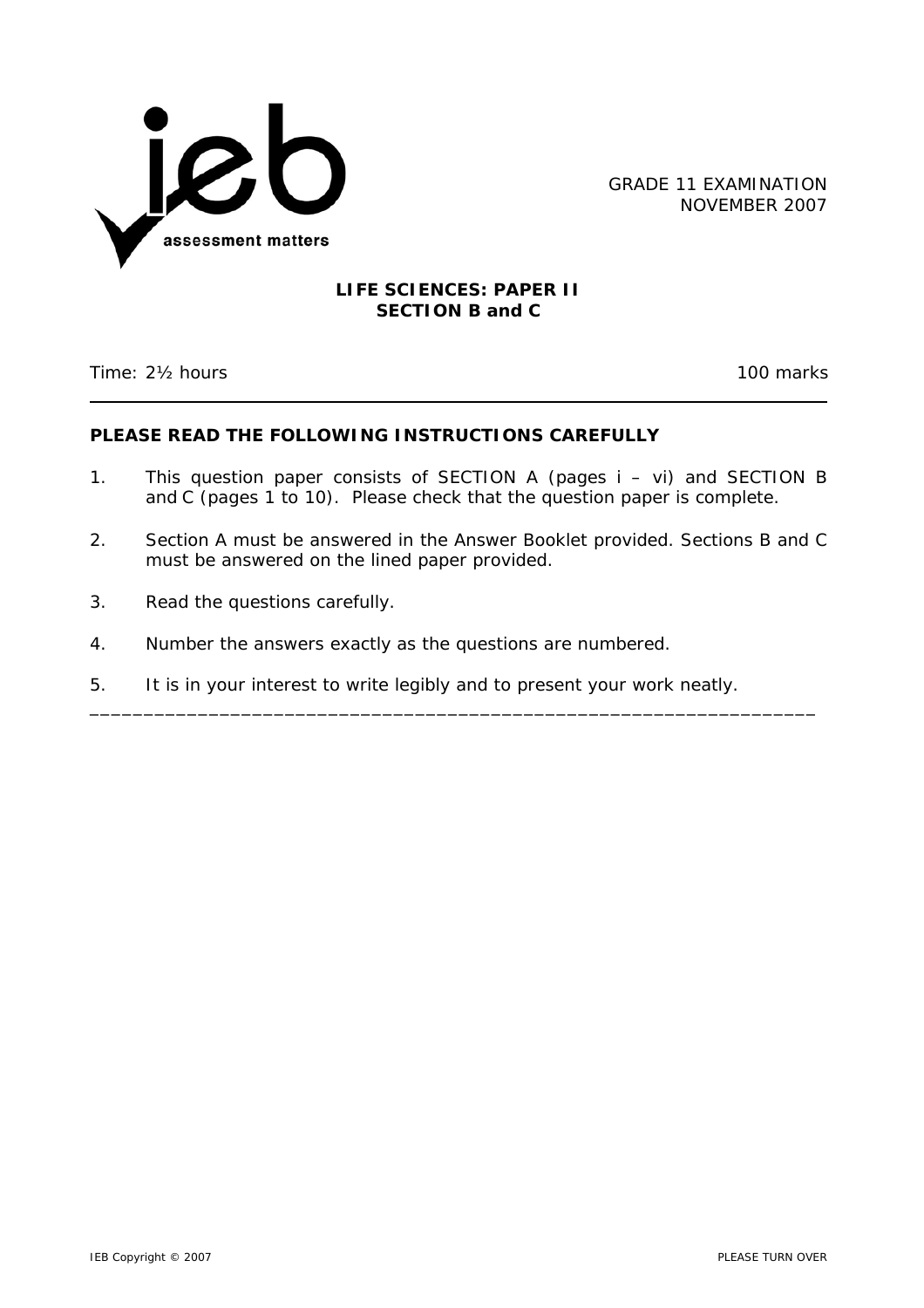## **SECTION B**

Answer the question in this section on the lined paper provided.

## **QUESTION 2**

PLEASE NOTE THAT THE ANSWER FOR QUESTION 2.3 IS TO BE COMPLETED ON PAGE (vi), THE LAST PAGE OF SECTION A.

Read the following text about Marion Island, a Southern Ocean island approximately 500 km south of Durban. Marion Island is a South African Island, and houses a weather station base. Answer the questions on page 3, which are based on the text.

### **The Cat Eradication Programme**

Five domestic cats, including a castrated, orange-striped, male tabby and a black and white female together with three kittens were brought to Marion Island in 1949. These cats were brought to the island to help eradicate a mouse problem in the weather station base. As cats do, they soon multiplied and the first feral (wild) cat was seen in 1951.

By 1975, the population has increased to more than 2 000 cats feeding on thousands of burrowing petrels (indigenous birds) which were much easier to catch than the mice they were supposed to hunt. In 1975 alone, the cats ate just under half a million birds and species such as the Common Diving Petrel, the Soft Plumage Petrel and the Grey Petrel became extinct on Marion Island.

With other remaining bird species also at risk, it was decided to introduce the Marion Island Cat Eradication Programme. In 1977, the entire cat population was estimated at about 3 405 individuals. Scientists caught and injected a few cats with a disease highly specific to cats: feline panleucopenia. By 1982 there were an estimated 615 cats remaining.

During the spring of 1986, a secondary control measure was initiated. For three summers, eight, two-man teams using spotlights and 12-bore shotguns killed approximately 803 cats at night. After a while it was realised that hunting was no longer successful in reducing the numbers, as cats were still being seen.

Traps were used and, between 1989 and 1991, the remaining cats were removed. During the 12-month period after April 1991, only eight cats were trapped and three trapping teams recorded no sightings. It is now (in 2006) believed that complete eradication of feral cats on Marion Island has been achieved after 19 years.

[Adapted]

#### 2.1 From the text, identify

- 2.1.1 a predator species,
- 2.1.2 two prey species (3)
- 2.2 What factors would help you identify the three types of petrel as being three different bird species? (3)
- 2.3 **The graph grid for this question is on page (vi), the last page of the SECTION A booklet.** Using information from the text, join the plotted points to draw a line graph of the cat population on Marion Island, on the set of axes provided. (2)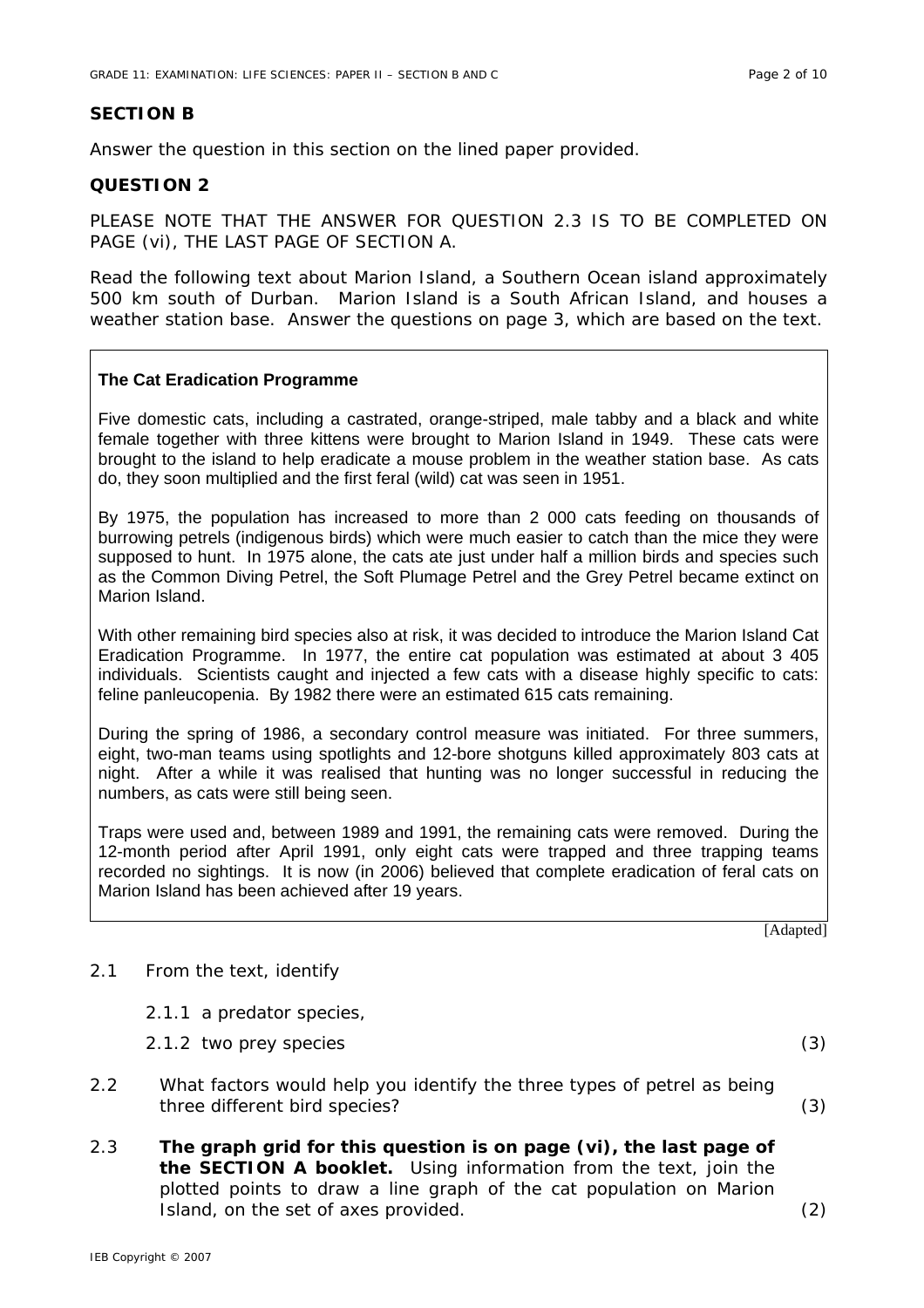- 2.4 Using vertical arrows, mark the following events on your graph, on page (vi) of SECTION A, with an arrow labelled D for where disease was introduced, an arrow labelled S for where shooting of the cats was introduced and an arrow labelled T for trapping. (3)
- 2.5 Do you consider "shooting" a density-dependent factor or a densityindependent factor for controlling the size of the cat population? Explain your answer. (3)
- 2.6 Briefly describe how the scientists on the island could have estimated the size of the cat population. What type of estimation is this? (2)
- 2.7 In your opinion which activity, infecting the cats with a disease, shooting the cats or trapping the cats, was the most effective in eradicating (destroying) the cat population? Explain your answer. (4)

### **QUESTION 3**

Study the diagrams on this page and on page 4.



### **Town X 30 years ago**

### **Key for Town X 30 years ago**

| Factory that produces effluent into the air |
|---------------------------------------------|
| Pine trees                                  |
| <b>Black wattle</b>                         |
| Middle-income housing                       |
| Low-income housing                          |

**20 marks**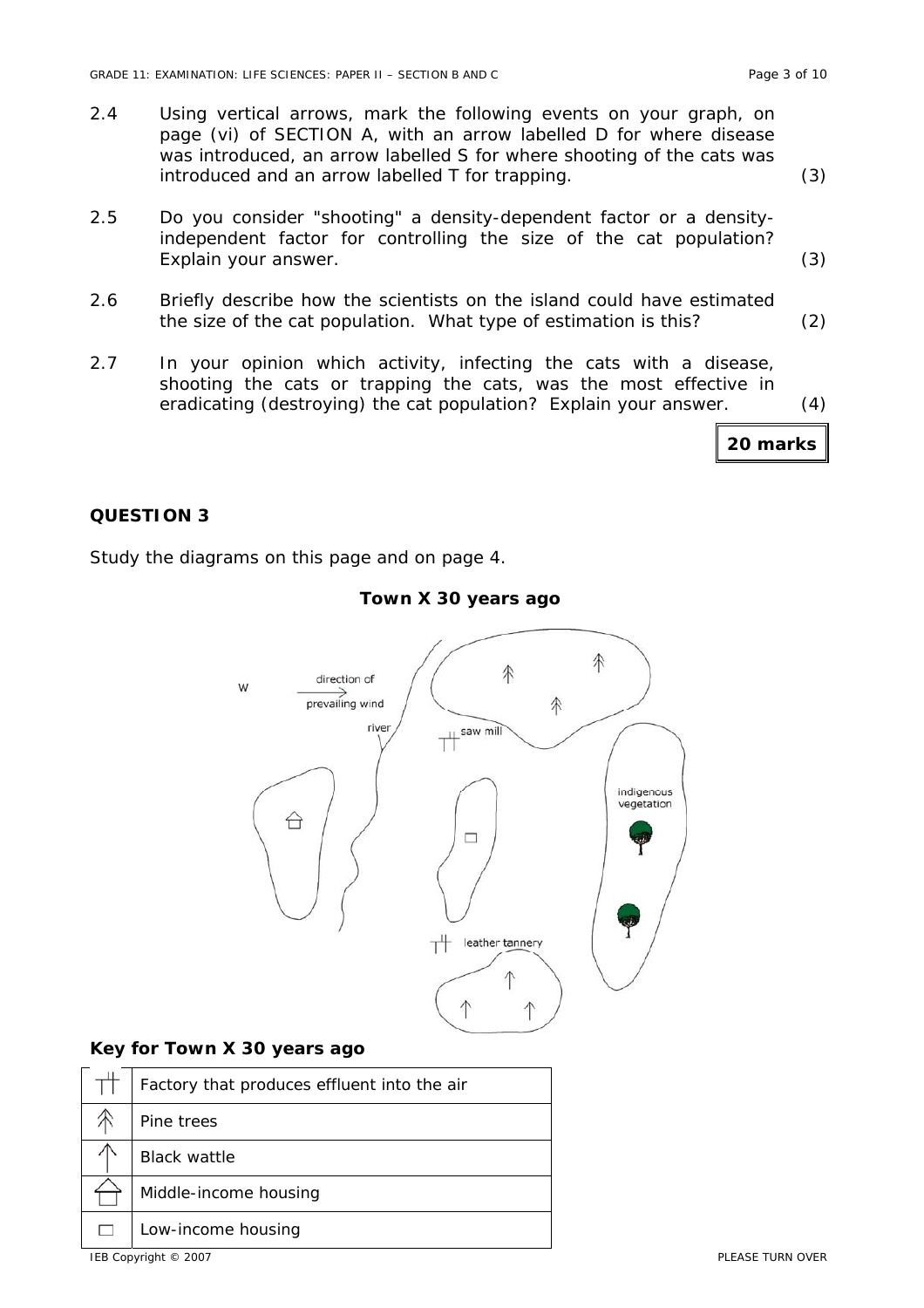## **Town X today**

shows change in size between 30 years ago and today



#### **Key for Town X today**

|   | Factory that produces effluent into the air    |
|---|------------------------------------------------|
|   | Factory that produces no effluent into the air |
|   | Pine trees                                     |
|   | <b>Black wattle</b>                            |
|   | Middle-income housing                          |
| П | Low-income housing                             |
|   | <b>Shacks</b>                                  |

- 3.1 State two differences between the industries in Town X 30 years ago and Town X today. (2)
- 3.2 What kind of relationship is there between the size of industry and air pollution when comparing the town 30 years ago and today? (4)
- 3.3 Describe one way in which biodiversity in Town X today has been reduced by changes in land use. (3)
- 3.4 If you were a person with a low weekly wage, which low-income area would you prefer to live in, the house area or the shack area? Explain your choice. (4)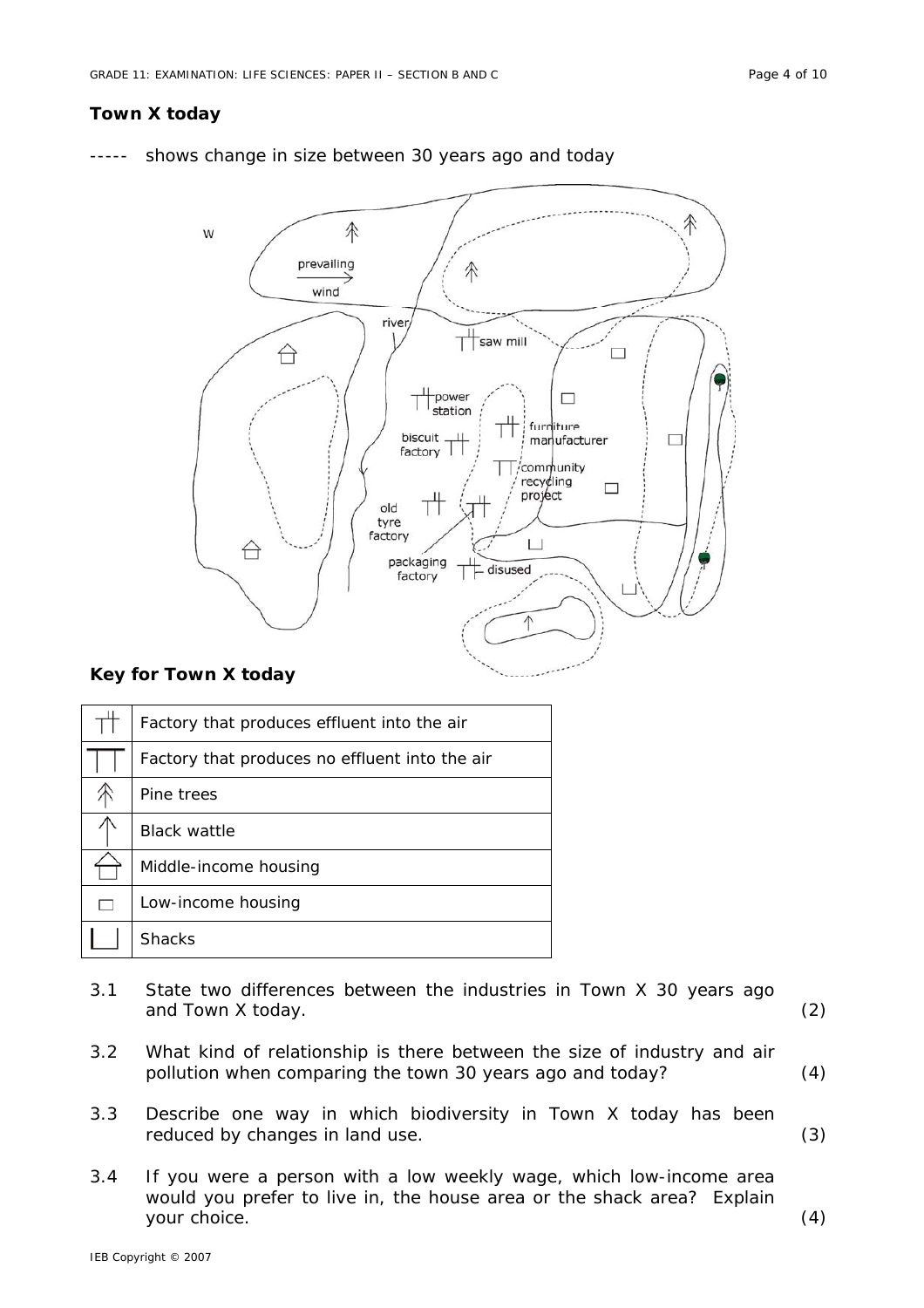The following advertisement appeared in English language national newspapers earlier this year.

| environment & tourism<br>Department:<br><b>Environmental Affairs and Tourism</b><br>REPUBLIC OF SOUTH AFRICA                                                                     |  |  |  |  |
|----------------------------------------------------------------------------------------------------------------------------------------------------------------------------------|--|--|--|--|
|                                                                                                                                                                                  |  |  |  |  |
| Do you live in an area where there is air pollution from:                                                                                                                        |  |  |  |  |
| - factories?                                                                                                                                                                     |  |  |  |  |
| - oil refineries?                                                                                                                                                                |  |  |  |  |
| - mining?                                                                                                                                                                        |  |  |  |  |
| - industries or human activities besides the ones mentioned above?                                                                                                               |  |  |  |  |
| The Department of Environmental Affairs and Tourism wants to make<br>your air cleaner!                                                                                           |  |  |  |  |
| Throughout South Africa we want to                                                                                                                                               |  |  |  |  |
| know where there is air pollution in places where people live<br>$\bullet$                                                                                                       |  |  |  |  |
| get factories to reduce the amount of air pollution they produce<br>$\bullet$                                                                                                    |  |  |  |  |
| make sure there are national standards for clean air                                                                                                                             |  |  |  |  |
| make sure that standards for clean air are maintained                                                                                                                            |  |  |  |  |
| make sure that standards for clean air in South Africa meet international<br>standards.                                                                                          |  |  |  |  |
| If you are an interested or affected party,                                                                                                                                      |  |  |  |  |
| you can bring air pollution problems in your area to our attention, and/or<br>A,                                                                                                 |  |  |  |  |
| you can get involved in developing a process for the management of air quality.<br>Ą.                                                                                            |  |  |  |  |
| PUBLIC INVOLVEMENT IS ENCOURAGED                                                                                                                                                 |  |  |  |  |
| For more information and to register as an interested or affected party, please contact:<br>Wilhelmina Mosupye or Anelle Odendaal<br>Tel: 011 254 4901/4855<br>Fax: 011 805 2100 |  |  |  |  |
| PLEASE RESPOND WITHIN 14 DAYS                                                                                                                                                    |  |  |  |  |

[Adapted from the *Cape Times* April 2007]

- 3.5 Which government department has put out this advertisement? Write the letter only.
	- A Home Affairs
	- B Environmental Affairs and Tourism
	- C Transport Affairs (1)
- 3.6 Which of the following is a problem with this advertisement? Write the letter only.
	- A No final date of registration is given.
	- B No contact telephone number is given.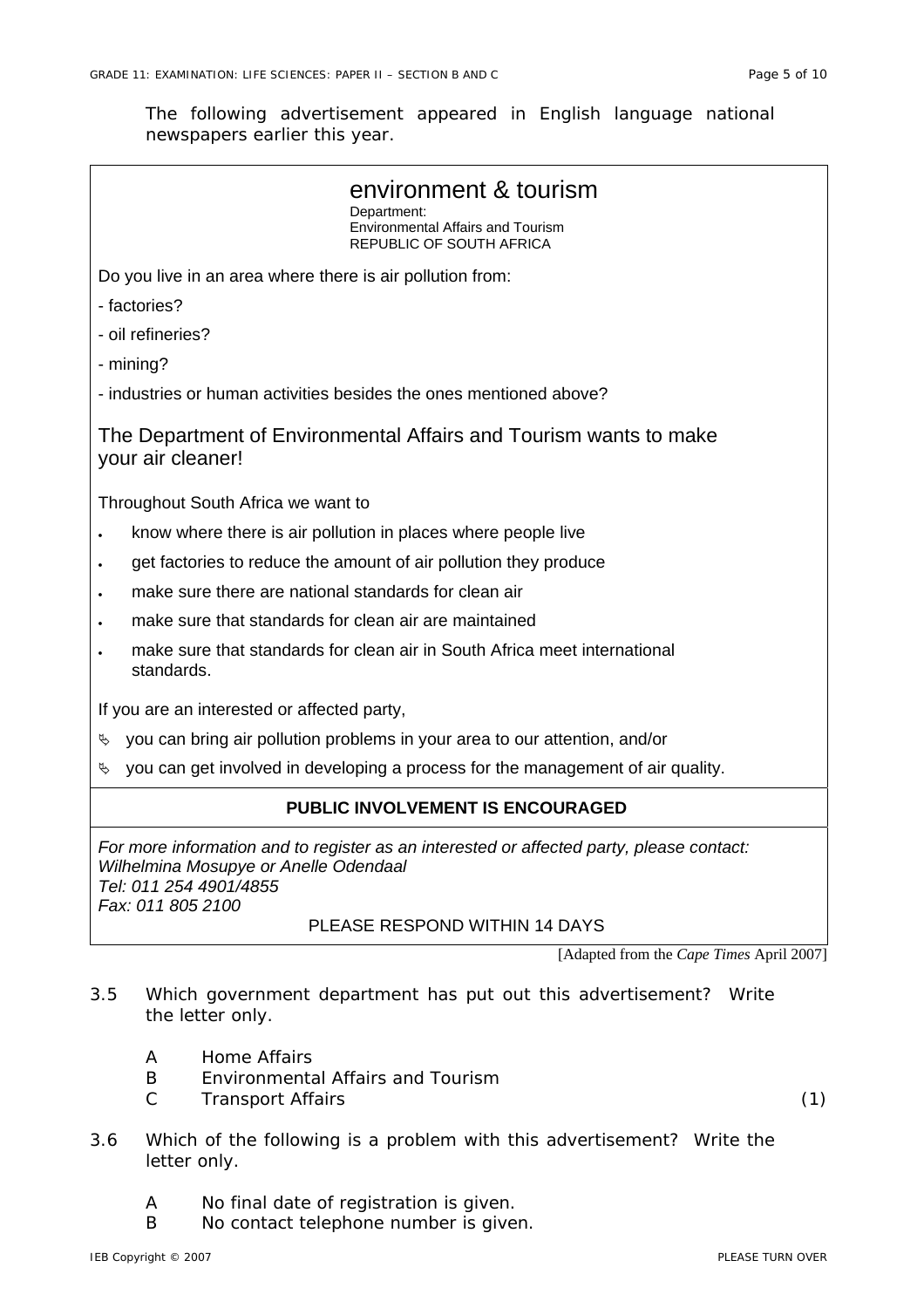- C No contact name is given. (1)
- 3.7 You and your family live in Town X in the middle-income area. Mr Sandile Moyo, the gardener who works for your family, lives in the low-income housing area where there is a lot of air pollution. He sees this advertisement in the newspaper and asks for your help.

After reading the advertisement, you believe that what affects Mr Moyo's low-income community is:

# • **get factories to reduce the amount of air pollution they produce**

You want to help Mr Moyo obtain correct information from his community so that they can respond to this advertisement. Draw up a list of 3 questions that he can use to survey the problem of air pollution in town X and its impact on specific people. Give your list a heading. (5)

**20 marks**

## **QUESTION 4**

Read the article below headed "The fatal cost of greed and wanton destruction of ancient forests" to answer the questions which follow it.

#### **The fatal cost of greed and wanton destruction of ancient forests**

- 1. There are few places on Earth quite as beautiful as the forests of East Africa. Many are remnants of continent-wide forests that once stretched from the Indian to the Atlantic Ocean. These forests are treasure houses of biodiversity, the sorts of places where, one day, humans will find a cure for AIDS, for cancer or a rare mineral that will safely power a city the size of Manhattan for a year on a teaspoonful of dust.
- 2. The problem is that, like forests anywhere on Earth, they are being chopped down at a terrifying rate. In the Congo, illegal logging is busy wiping out huge parts of the majestic Ituri and other forests.
- 3. In Kenya, Uganda and Tanzania, activities such as slash and burn agriculture on the forest margins, illegal saw-mill operations deeper in the forest and commercial operations largely operated by politically well-connected companies have also led to deforestation.
- 4. The most beautiful forests of all are those that lie in western Kenya and eastern Uganda in areas where there is little human development. Perhaps the most beautiful forest of them all is the Mariba Forest, between Jinja and Kampala in Uganda.
- 5. As you walk softly along Mariba's paths, you stand a good chance of spotting one of at least 13 species of primates, including the recently identified grey-cheeked mangabey. There are already 312 identified tree species and 287 identified bird species.
- 6. But soon, what you are likely to hear and see are chain saws. At the beginning of this month, Ugandan President Yoweri Museveni's cabinet approved plans to give a quarter of the forest – 7 000 hectares – to the Sugar Corporation of Uganda, owned by the Mehta Group. There they will chop down forests and plant sugar cane, a sterile monoculture.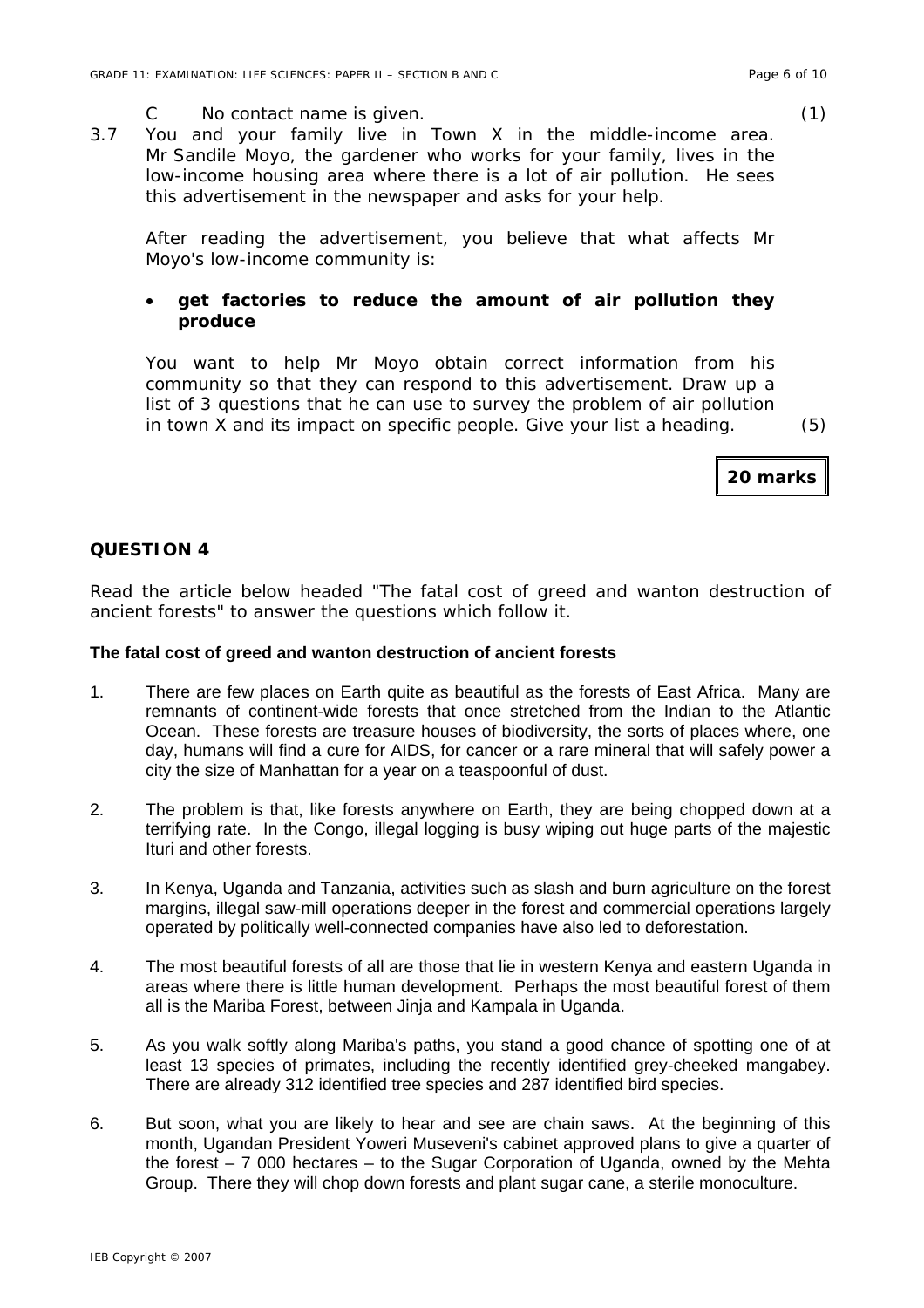- 7. When questioned in parliament about this decision, a minister of the environment said that "an alternate piece of land with similar climatic conditions" would be provided to plant a forest to replace Mabira. She also said that the newly-found species of grey-cheeked mangabey would be captured and moved to another forest "where they would be easily seen".
- 8. What was not made clear in parliament was that the area, where the sugar cane fields are to be planted, is one of the main catchment areas for Lake Victoria. Already, fishermen are being driven to poverty because of poor catches due to shrinking water levels and rapidly rising concentrations of industrial and agricultural pollution in the waters.
- 9. There has been growing resistance to exploitation of the Mabira Forest from the Baganda people, whose Baganda Kingdom is one of the most powerful in Uganda. The Baganda believe that Mabira is home to their gods of food and rain and that the forest will protect their king's palace from hurricanes.
- 10. Yesterday, thousands of people gathered in Kampala to protest against destruction of the Forest. Tragically, things got out of control fast. Two Asian traders were beaten to death and at least two protesters were shot dead.
- 11. Equally tragic is the decision of the Museveni government to destroy what is not only a priceless heritage of the Baganda and Uganda people, but of all Africans.

[Adapted from the article written by Tony Weaver for the *Cape Times,* Friday April 13, 2007]

| 4.1 | In which part of East Africa is the Mabira Forest, mentioned in<br>paragraph 4, found?                                                                                                                                                                                  | (2) |
|-----|-------------------------------------------------------------------------------------------------------------------------------------------------------------------------------------------------------------------------------------------------------------------------|-----|
| 4.2 | From the article, list three ways in which deforestation has already<br>occurred (paragraph 3).                                                                                                                                                                         | (3) |
| 4.3 | Approximately 51 hectares of the proposed sugar cane plantation area<br>will be needed for road construction, offices and a processing plant.<br>What percentage is this of the 7 000 hectares proposed sugar cane<br>plantation area (paragraph 6)? Show your working. | (4) |
| 4.4 | Explain how deforestation affects the water cycle.                                                                                                                                                                                                                      | (4) |
| 4.5 | Write a flow chart of how the use of agricultural chemicals, such as<br>nitrates, could have resulted in the drop of fish numbers in Lake Victoria<br>(paragraph 8).                                                                                                    |     |

**20 marks**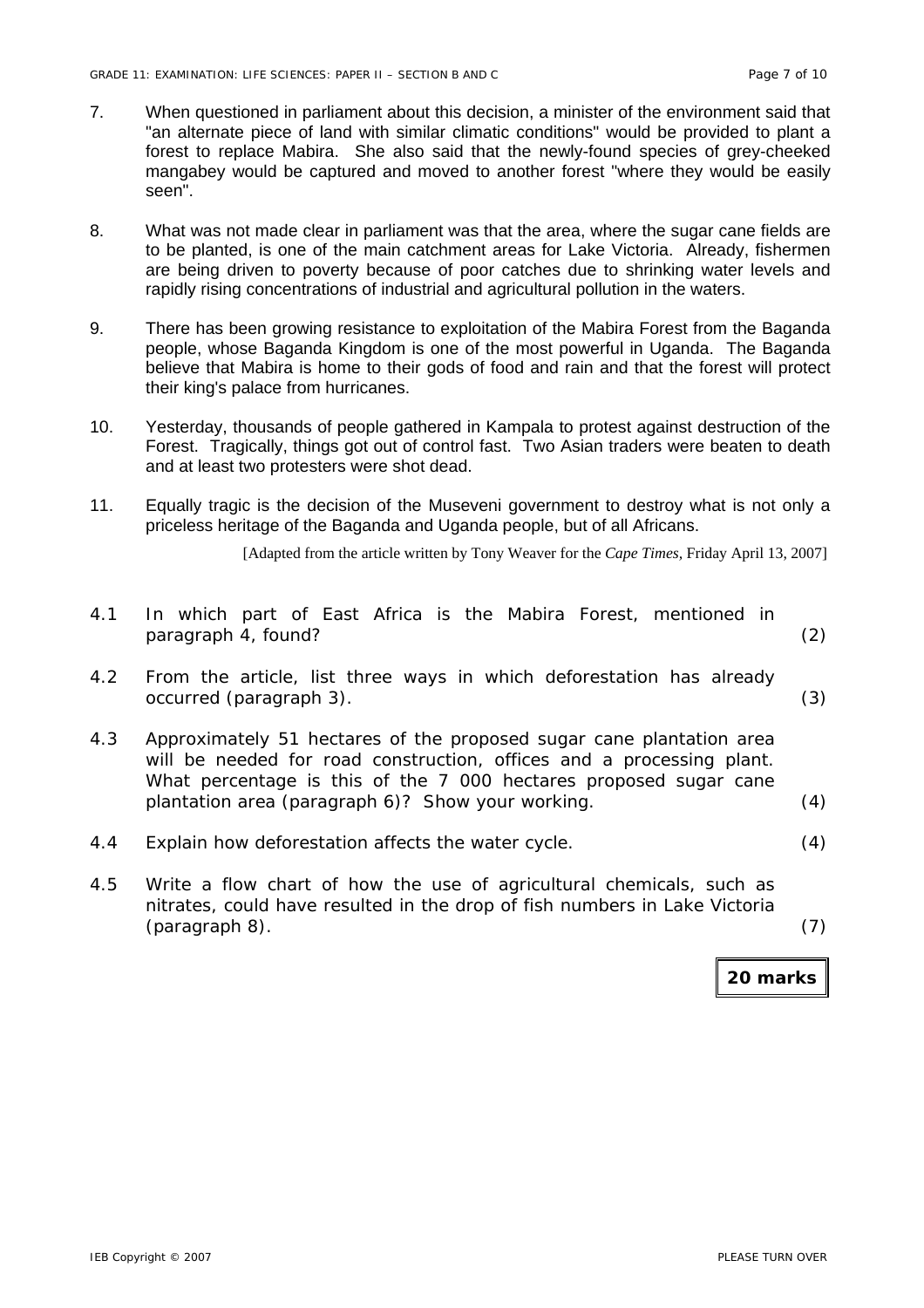## **QUESTION 5**

5.1 Brown hyenas are large carnivores living in the drier parts of Africa such as the Kalahari Desert in Botswana. The animals are solitary hunters and scavenge from the kills of other predators such as lions. In the dry season, when lions expand their territories, these hyenas switch to eating smaller prey such as reptiles, rodents and birds.

The hyenas live in small clans and are organised into dominance hierarchies. (A dominance hierarchy is a social system where certain animals are allowed access to resources such as food, water, mates, etc. before the others.)

Researchers have found that the position of a female in a hierarchy is strongly associated with the amount of time that she spends feeding on carcasses in the area.

> [Adapted from: Scottish Qualification Authority Biology Advanced Higher Specimen Question paper for use in 2005]

- 5.1.1 Name an animal that lions prey on. (1)
- 5.1.2 Compare the ways hyenas feed in wet and dry seasons. (4)
- 5.1.3 Explain why dominant (more important) brown hyena females were found to have many more cubs survive to maturity (36 months) than subordinate (less important) brown hyena females. (3)
- 5.2 In spring, the male of a particular fish species builds a nest and then attempts to attract a female to lay eggs in it. Only the male looks after the young, "fanning" the nest with his fins to increase the flow of oxygenated water through it. A female's choice of males seems to be based on the behaviour of the male after he has built the nest, particularly the amount of times spent on fanning which begins as soon as the nest is completed.

The reproductive behaviour of this fish species was investigated. Results are shown in three graphs, one graph below and two on the next page.

Graph I is a scattergram which shows the relationship between the numbers of fanning periods per hour and hatching success.

[Adapted from: Scottish Qualification Authority Biology Advanced Higher Specimen Question paper for use in 2005]

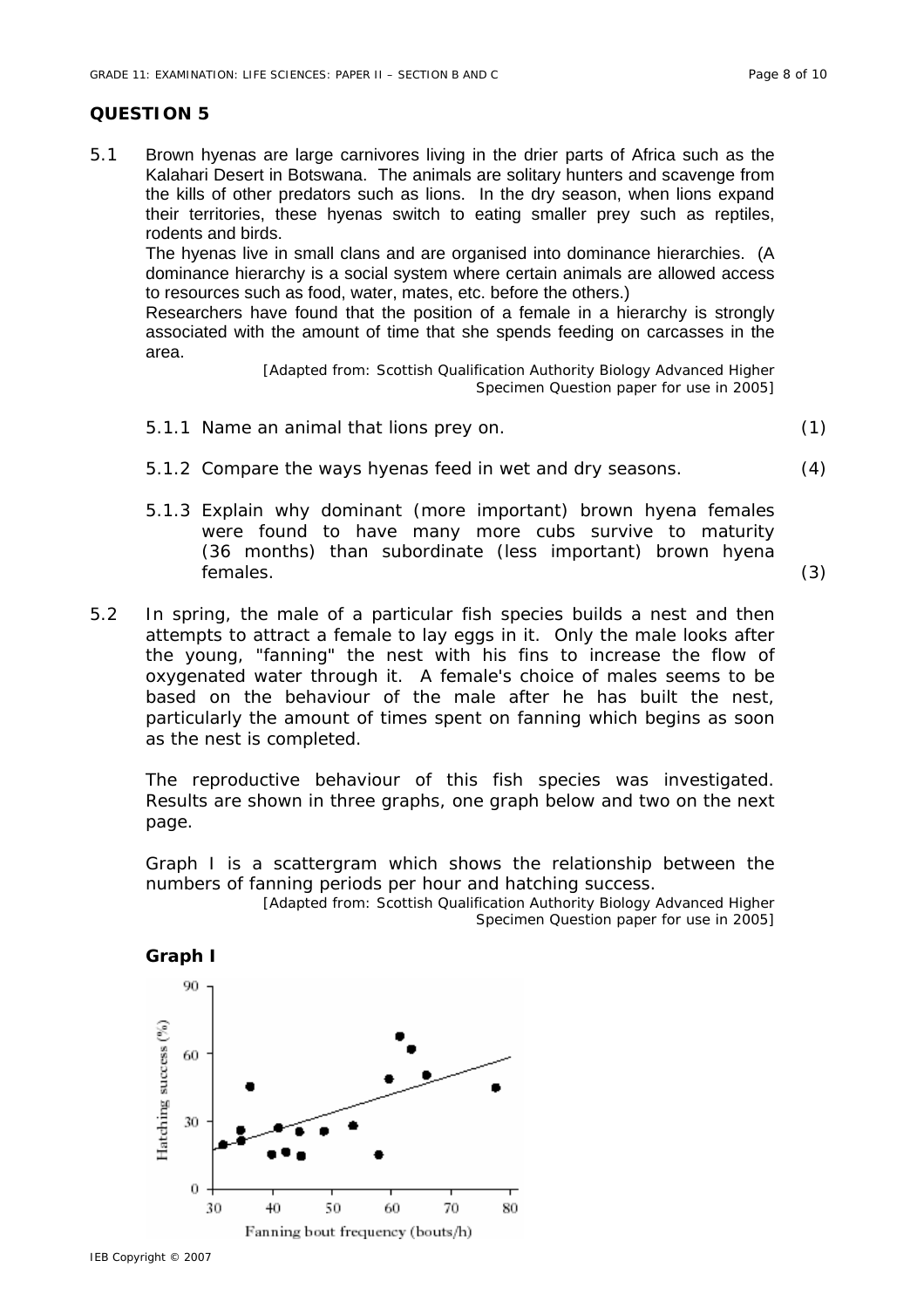- 5.2.1 From Graph I, identify the independent and dependent variables. (2)
	- 5.2.2 Explain the relationship shown in the scattergram. (3)



- 5.2.3 By referring to graphs II and III, which is the best behaviour strategy for males to use in order to increase the hatching success of eggs so as to increase population size? (4)
- 5.2.4 Different behaviours concerning senses are used to control population density. The behaviours involve: using sight, using smell, using hearing or using touch.
	- (a) Which type of behaviour applies to this species of fish? (1)
	- (b) Suggest why the behaviour you named in (a) above, and not others, would be a reliable type of behaviour for this fish species to use. (2)

**20 marks**